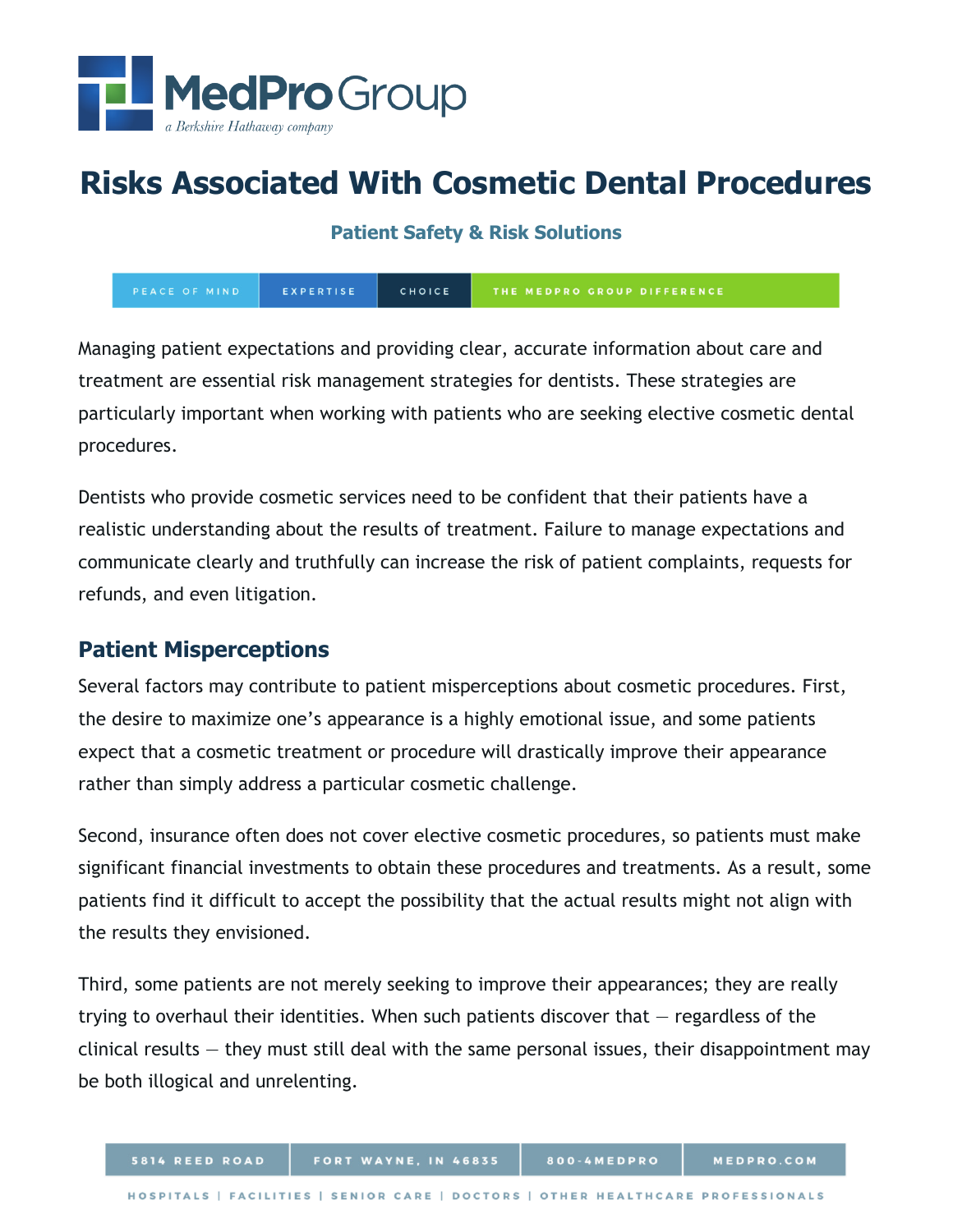Finally, the dentist and dental staff need to be sensitive to the possibility that patients may recall promises and optimistic predictions rather than discussions about risks and limitations. Therefore, the importance of informed consent in the cosmetic dental environment cannot be overstated.

#### **Promises Are Risky**

Dentists who promote themselves as cosmetic specialists must be especially careful that their advertising and marketing strategies don't promise more than they can deliver. When in the market for "self-improvement," some prospective patients hear only what they want to hear. For this reason, advertising strategies often are designed to promise emotional rather than physical results.

Examples of slogans that perpetuate emotional promises include:

- "A whole new smile  $-$  a whole new outlook on life!"
- "Get the appearance you deserve!"
- "Straight teeth  $-$  new confidence!"

None of these slogans offer a specific physical result; rather, they promise idealized outcomes. This type of advertising may draw in potential clients, but it also may attract some people whose vision of change is impossible for even the most talented cosmetic dentist to help them achieve.

#### **Advertising and Marketing Liability**

Dentists who provide cosmetic services should carefully assess all prospective print and electronic advertising and marketing materials designed to sell their services. When reviewing these materials, both dentists and staff members should ask the following questions:

- Will this advertisement attract patients who have realistic expectations?
- Will this advertisement require that we achieve an impossibly high standard of care?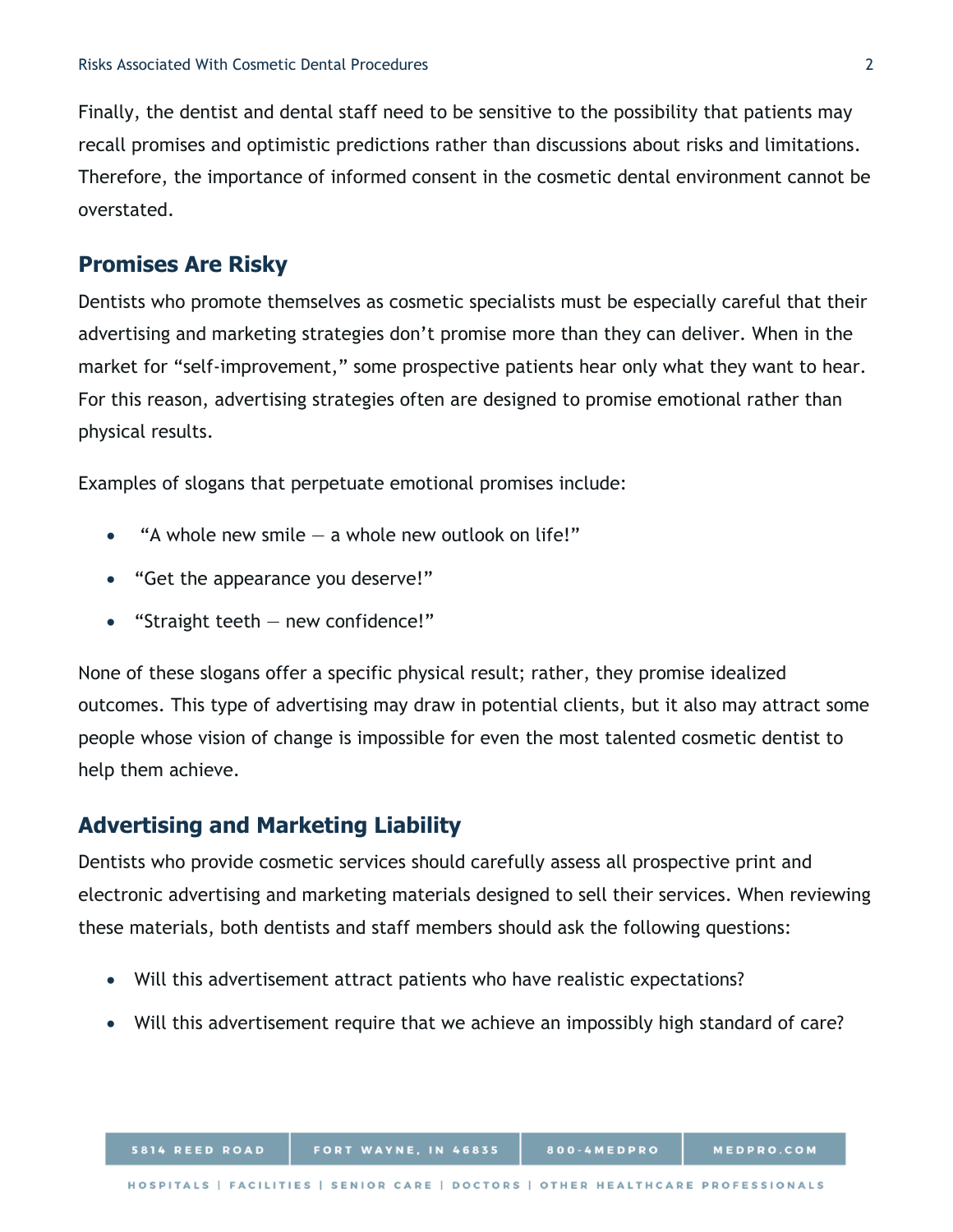- Does the language use superlatives, make promises that are unrealistic, or urge patients to judge the results by emotional standards rather than clinical standards? Does the language promise or imply absolute satisfaction?
- Do advertisements make critical statements about competitive approaches to the services being offered? Do these comments inadvertently hold the practitioner to a higher standard by comparison?

While advertising motivates a potential client to take action  $-$  for example, to buy a particular product or service marketing strategies generally are designed to trigger initial interest and help individuals identify wants or needs. Marketing materials also may provide reassurance to a client that he/she has made a wise decision, thereby preventing the postdecision guilt known as "buyers' remorse."

Dentists who provide cosmetic services should be careful to distinguish between marketing materials and educational materials. Educational materials should offer patients objective, clear information about the risks and benefits of proposed treatments.

Educational materials are an important component of informed consent. They help

#### **Case Example**

A patient was "sold" on a veneer treatment plan that involved most of her teeth. The dentist assured the patient that he could beat the price quote that another dentist gave her. The dentist did the work, but did not deal with the poor state of the patient's gums.

The veneer work looked beautiful  $-$  but the patient lost five teeth within the next 2 years, largely due to untreated periodontal disease. She sued, alleging that she should have been told that she needed restorative work before the cosmetic procedure was initiated.

The jury delivered a verdict in favor of the plaintiff, and posttrial commentary from jury members indicated that they believed the dentist fully intended to "double dip" the patient by selling her bridges or implants for veneered teeth he expected would fail.

patients negotiate the sometimes difficult process of formulating their questions, and they give dentists the opportunity to clarify and respond to patients' concerns. The risk of liability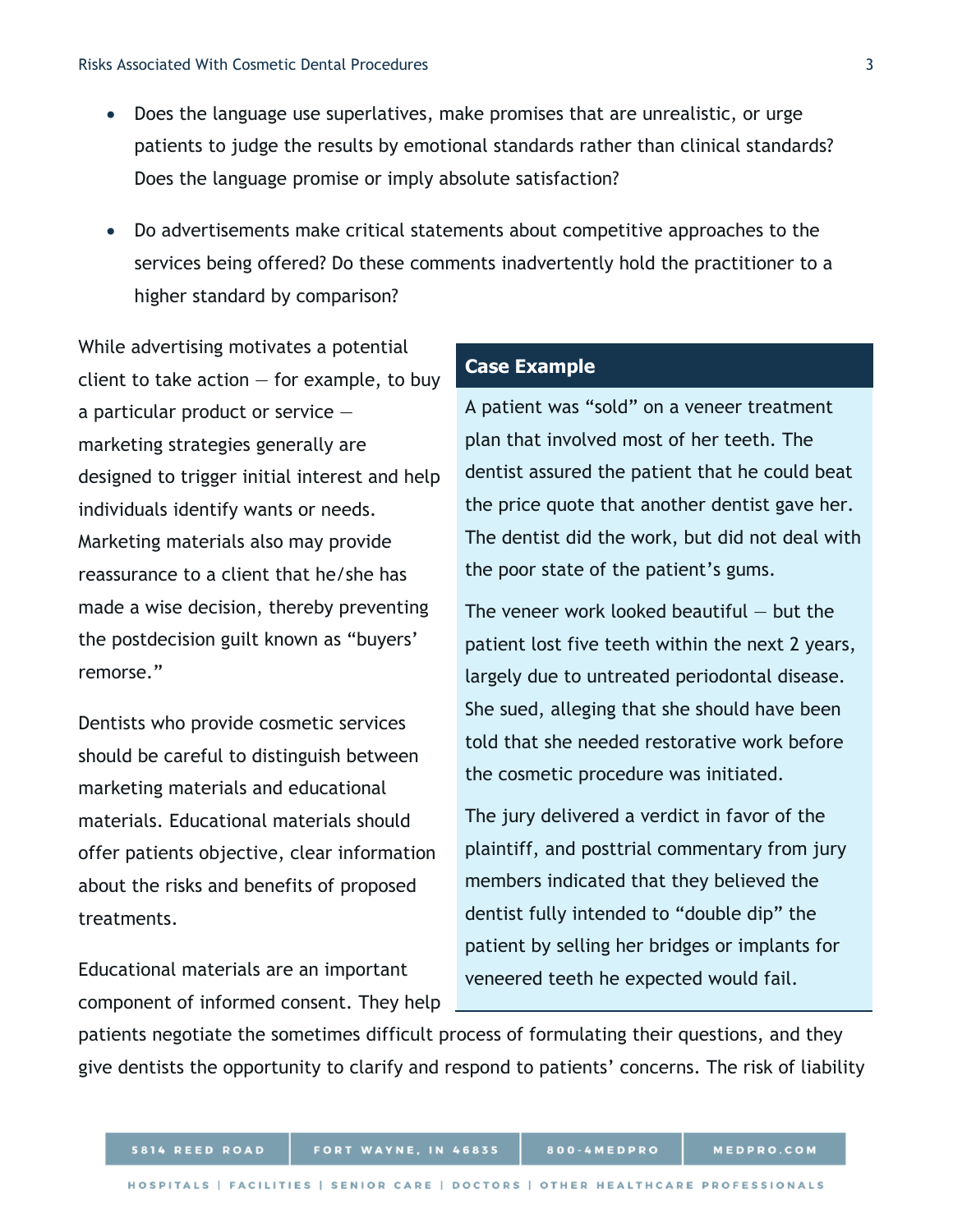may increase if educational materials are written in terms that maximize the projected outcome of a cosmetic dental treatment and gloss over its risks.

Further, employees of dental practices that offer cosmetic services  $-$  in their eagerness to contribute to the success of the practice  $-$  might inadvertently mislead patients by referring to the dentists' skills or past outcomes with glowing terms that could lead patients to expect the same perfect results, regardless of their individual circumstances. Thus, practice administration should clarify for all members of the team why particular marketing approaches are acceptable and why other tactics are unacceptable.

### **Conclusion**

Dentists who market themselves as providers of cosmetic services should be cognizant of the border between a promise of dedicated effort on the patient's behalf and a promise that the patient will achieve an unrealistic outcome.

Advertising and marketing materials should be reviewed for accuracy and for any unintended commitments or promises that might obligate the practitioner to comply with a higher, and perhaps unachievable, standard of care. Further, patient educational materials should be devoid of marketing hyperbole. Their purpose is to help the patient understand the risks and benefits of a procedure, the treatment plan, and its aftermath, including the patient's obligation to engage in certain home care procedures and follow-up appointments.

Patients will benefit from candid discussions with their providers about what cosmetic procedures can realistically achieve and what they likely cannot deliver.